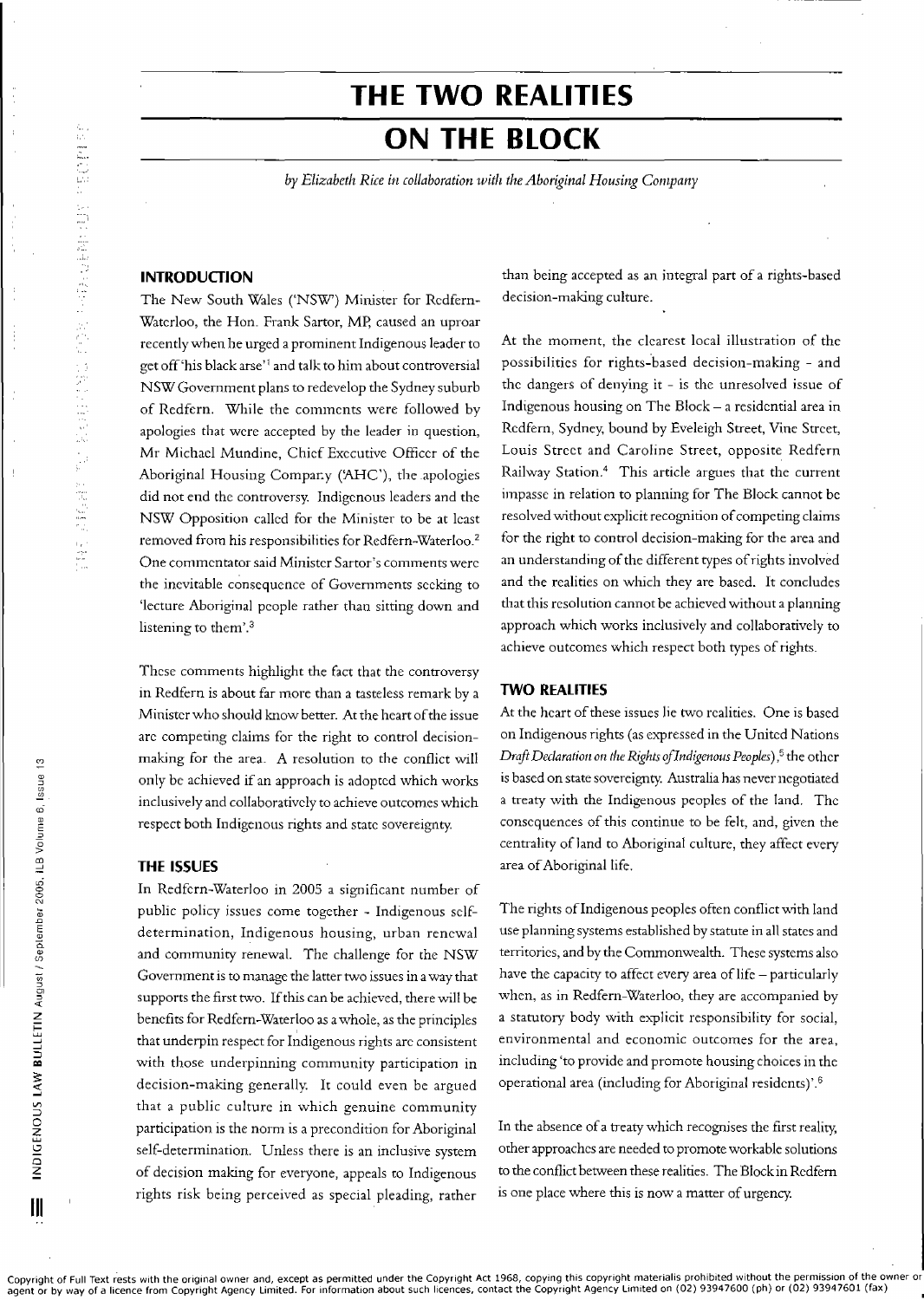## **WORKING WITHIN THE TWO REALITIES ON THE BLOCK**

Developing an approach to working with both realities in The Block area requires a good understanding of both the history of The Block, and the NSW Government's current approach to the area.

## **HIE** BLOCK

The Block has long been an area of significance to Aboriginal people  $-$  it was the traditional home of the *Gadigal* tribe. Throughout the twentieth century, it was an important meeting place and source of employment for Aboriginal people and was the birthplace of many Indigenous organisations\_ It has also played a central role in connecting kin, many ofwhom had been forcibly separated from their families by Government policies.<sup>7</sup>

Following the retum ofThe Block to Aboriginal ownership in 1973, it has become an icon for Aboriginal people across Australia, representing the possibilities that still remain for urban Aboriginal land rights and Aboriginal selfdetermination. These possibilities are now encapsulated in the *PernuI1/luy* Project which was developed by the Aboriginal Housing Company ('AHC') and supported by the Organisation of Aboriginal Unity ('OAU') (later reformed as the Redfern Aboriginal Authority).8

The *Pemulwuy* Project proposes a mixed development on The Block and adjacent land owned by the AHC comprising 62 homes, a business college, a student hostel, retail and office space, a museum, a fitness centre, Aboriginal markets and a cultural centre.<sup>9</sup> A key point to note in relation to working within the two realities is that some of the recent amendments to the *Pemulwuy* Project incorporate positive suggestions made by the Minister for Redfem-Waterloo (the Hon Frank Sartor, MP) about what is needed in the area, while others respond to criticisms the Minister has made about the potential reintroduction of high-dependency housing.<sup>10</sup>

## THE NSW GOVERNMENT'S APPROACH

The NSW Government has taken a particular interest in Redfern-Waterloo in recent years, originally through the Premier's Department's Redfem-Waterloo Partnership Project ('RWPP') and currently through the Redfem-Waterloo Authority ('RWA') into which the RWPP has now been merged. The urban land management component of the RWA's work also intersects with the NSW Government's approach to its Metropolitan Strategy, with some of the latter's documents specifically referring to the Redfern-Waterloo approach as a potential model for urban renewal in other parts of Sydney.11

These inter-connections are not accidental, as the NSW Government has promoted its approach to Redfem-Waterloo as an example of integrated, holistic planning which will allow land use to drive improved social and economic outcomes, while also taking a broader approach than statutory planning alone. In relation to The Block, this means that, as required under  $s$  33(1) of the Redfern-*VVaterloo AuthorityAct* 2004 (NSW): <sup>12</sup>

The Minister... is to consult with the Aboriginal Housing Company and other relevant representatives of the Aboriginal community on issues and strategies affecting, or the long-term strategic vision for, the Block (and its immediate area).

So far these consultations have not advanced the future ofThe Block, as the Minister has stated publicly that he will not consider the *Pemulwuy* Project as it would involve building of62 homes in the area. His altemative proposal is to locate most of the Aboriginal housing sought by the AHC on land near The Block, but not under the AHC's control.<sup>13</sup>

Reading these actions in the context of the advice attributed to the 'NSW Crown solicitor's office ... in October [2004]',<sup>14</sup> it is difficult to escape the conclusion that the NSW Cabinet does not trust Aboriginal people to manage their own housing. It appears that its objective is to make sure that as much Aboriginal housing in Redfern as possible is under NSW Government control - or, at least, not under Aboriginal control. Given the inclusion ofThe Block in an area recently designated as 'state significant development' under the provisions of the NSW planning legislation<sup>15</sup> (which means that the NSW Government, not the local council, will make the planning decisions for The Block), this is an objective that the Government could easily achieve\_

This would fly in the face of Aboriginal self-determination - and the bitter irony of the situation is that this potential undermining of Aboriginal rights would be centred on a site where a former Federal Labor Government, by funding The Block's return to Aboriginal ownership, sought to uphold them.

#### **WHERE TO NEXn**

At the time of writing, the NSW Government's official position remains as expressed in the Redfern-Waterloo Minister's Open Letter to the AHC, which challenges it to 'work together [with him) to find a shared vision for the Block'16 - but requires as a pre-condition that the AHC abandon its proposal for the 62 homes which are at the heart of the *Pemulwuy* Project. Those concerned about Indigenous housing - as an Indigenous right and as